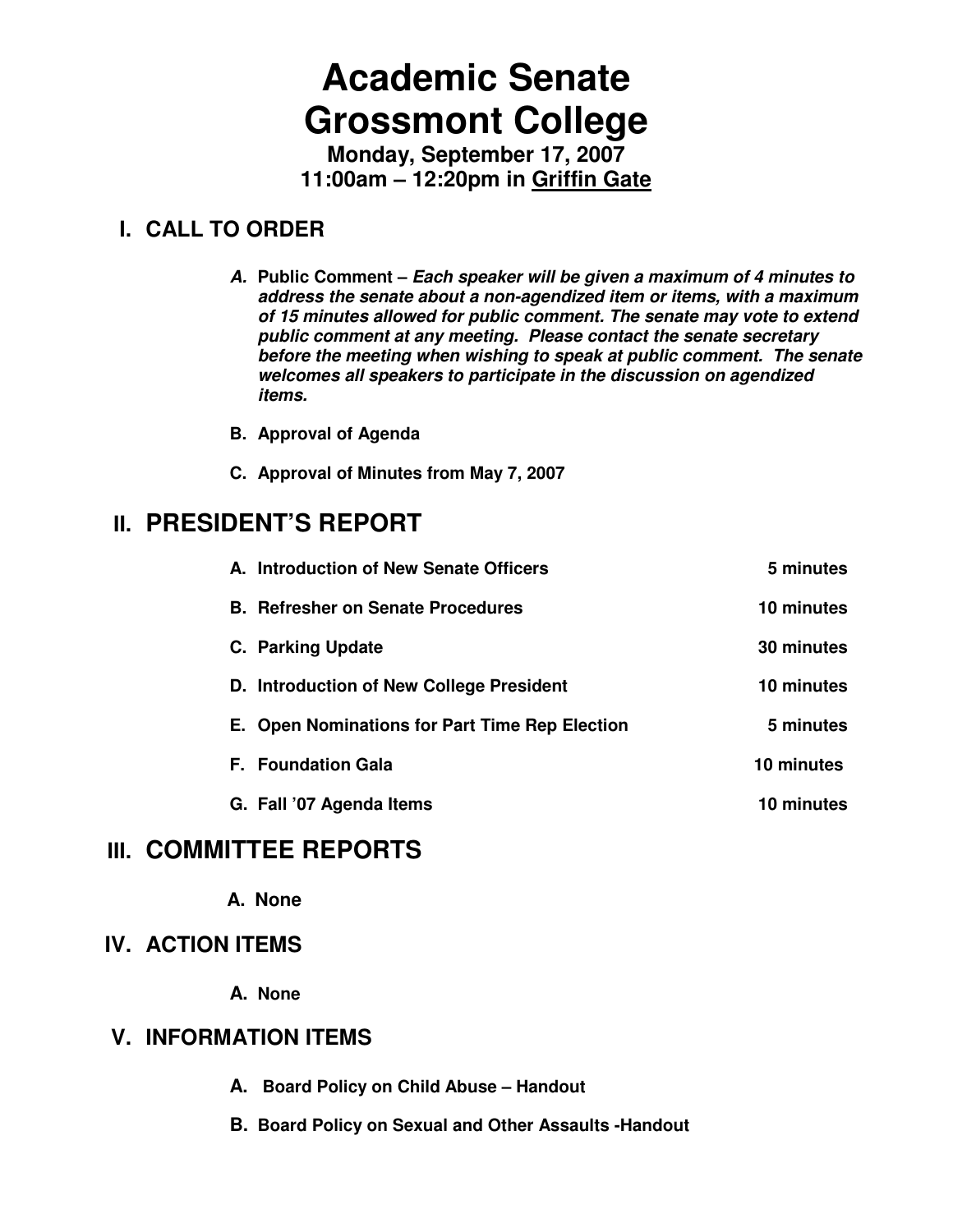## **Academic Senate Grossmont College**

#### **Minutes of the Meeting – May 7, 2007**

**PRESENT:** Beth Smith (President); Bonnie Schmiege (Vice President); Jennifer Carmean (Senate Officer at Large); Victoria Howitt (Senate Officer at Large); P.J.Ortmeier, Tina Young (Administration of Justice); Jennifer Carmean (ASL);, Paul Turounet (Art); Gregg Robinson (Behavioral Sciences); Michelle Perchez (Biological Sciences); Evan Enowitz (Business Administration); Mark Pressnall (Business Office Technology); Rick Kirby, Don Ridgway (Cardiovascular Technology); Tom Olmstead, Jeff Lehman (Chemistry); Mary Courtney (Child Development); Joel Castellaw, Sheri Guseman (Communication); Janet Gelb, Diane Mayne-Stafford (Computer Science); Mary Rider (Counseling); (Culinary Arts); Jane Nolan, Scott Barr (Disabled Student Services); (Dance); Chris Hill, Judd Curran (Earth Sciences); Gary Phillips, Joan Ahrens, Tony Ding, , Adelle Schmitt (English); Barbara Loveless (ESL); Sylvia Montejano, Pearl Lopez (EOPS); Jim Symington, Laura Burger, Karen Caires (Exercise Science and Wellness); Paul Vincent (Foreign Language); Sue Gonda (History); Priscilla Rogers (International Business); Pat Morrison (Library); Peg Hovde, Shirley Pereira , Jeff Waller (Math); (Media Communications); (Music); Tom Oertel (Nursing); (Occupational Therapy); David Milroy, Raul Sandelin (PartTime Representatives); Zoe Close, Bill Hoaglin (Philosophy, Humanities & Religious Studies); Ross Cohen (Physics, Astronomy, & Physical Sciences); Brian Jennings (Political Economy); Lorenda Seibold-Phalan (Respiratory Therapy); (Theatre Arts).

**ABSENT:** (President); (Vice President); (Senate Officer at Large); (Senate Officer at Large); Lance Parr, (Administration of Justice); (ASL); Jim Wilsterman, Suda House (Art); Israel Cardona, Teresa Jacob, (Behavioral Sciences); Virginia Dudley, Michael Golden (Biological Sciences); Judith Zander, Nate Scharff (Business Administration); Linda Snider (Business Office Technology); (Cardiovascular Technology); (Chemistry); Amy Obegi (Child Development); (Communication); (Computer Science); Tom Gamboa (Cross Cultural Studies); James Canady, Debbie Lim (Counseling); Joe Orate, James Foran (Culinary Arts); David Mullen (Dance); (Disabled Student Services); (Earth Sciences); Julie Cardenas, Micah Jendian (English); Pat Bennett, Nancy Herzfeld-Pipkin (ESL); (EOPS); Larry Larsen (Exercise Science and Wellness); (Foreign Language); Devon Atchison (History); (International Business); (LRC); Corey Manchester, Jenny Vanden Eynden (Math); Evan Wirig, William Snead (Media Communications); Steve Baker, Fred Benedetti, Derek Cannon (Music); (Nursing); Christine Vicino (Occupational Therapy); (Part Time Representatives); (Philosophy, Humanities & Religious Studies); (Physics, Astronomy, & Physical Sciences); Robert Gordon (Political Economy); (Respiratory Therapy); Craig Everett, Beth Duggan (Theatre Arts).

**GUESTS**: Craig Milgrim – Grossmont College, Faculty Chuck Passentino – Grossmont College, Faculty Marsha Raybourn – Grossmont College, Supervisor, Instructional Operations Pamela Wright – District, Planning & Research

**RECORDER**: Tasa Campos

#### **I. CALL TO ORDER**

**A. Public Comment**  None

#### **B. Approval of Agenda**

Beth noted Item #A – Proposal from CCC to Modify the Composition of the Curriculum & Academic Program Review Committees, has been pulled from the agenda until further notice. A motion was made to approve the day's agenda with the above change.<br>M/S/U Pereira/Waller Pereira/Waller

#### **C. Approval of Minutes from April 30, 2007**

Raul Sandelin noted a correction under President's Report, Item #A – Election Results. It was stated "With Raul being elected as a Senate Officer at Large, his Part Time Representative slot is now vacant and will be open in the fall." This statement should read, "His Part Time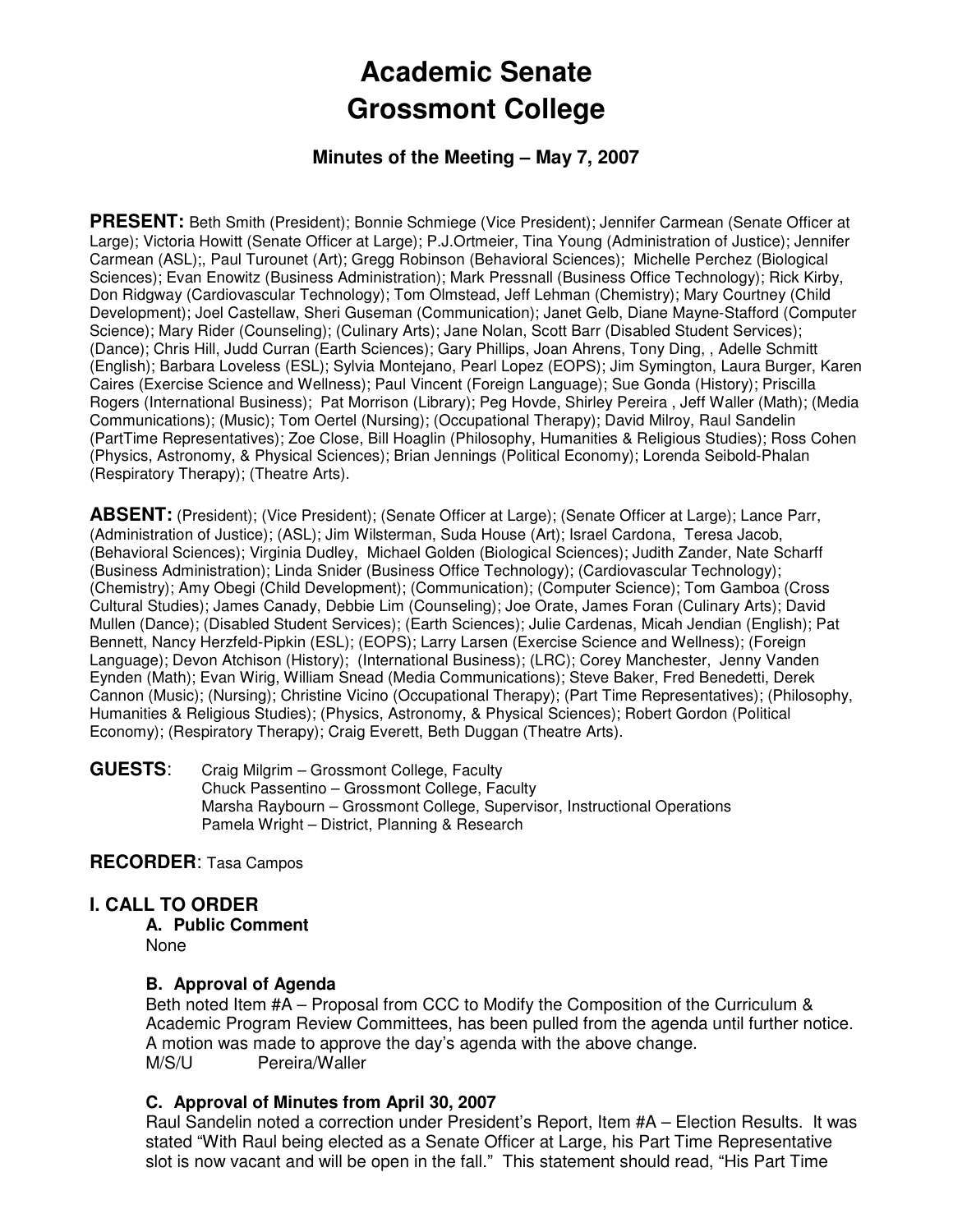Representative slot will be open in the fall." Raul does not take his new seat until June 1, 2007.

A motion was made to approve the minutes with the above change. M/S/U Montejano/Barr

#### **II. PRESIDENT'S REPORT**

#### **A. Recognition**

Beth welcomed everyone to and thanked them for coming to the last senate meeting of the semester. Beth thanked all the chairs of the seven senate committees for their hard work all year. She presented Chris Hill a certificate for her hard work as the Curriculum Co-Chair and noted Sue Gonda would be taking over the co-chair seat next year as Chris takes over her new Academic Senate President role.

Next. Chris Hill, as the incoming Academic Senate President, presented Craig Milgrim, Jennifer Carmean, Victoria Howitt, Bonnie Schmiege, and Beth Smith certificates and thanks for the hard work they have done for the Senate the past few years. The group received a round of applause.

The Senate Officers honored Beth Smith by presenting her the following resolution:

#### **Resolution of Appreciation and Commendation for Beth Smith, Grossmont College's Academic Senate President, 2003-2007**

Whereas, Beth Smith has been an outstanding Academic Senate President at Grossmont College for two terms exhibiting leadership in all areas of Academic and Professional matters;

Whereas, Beth Smith's great diligence and dedication on numerous shared governance committees presented the "faculty voice" on many pertinent and critical issues;

Whereas, Beth Smith's consistent expression of faculty concerns at every GCCCD Governing Board meeting gave faculty the strength and inspiration to persevere in the pursuit of academic excellence;

Whereas, Beth Smith's approachable communication style permitted the expression of faculty concerns and ideas which encouraged greater participation in the governance process;

Whereas, Beth Smith kept up-to-date and informed about statewide Academic Senate protocol and issues for the purpose of improving governance at Grossmont College;

Whereas, Beth Smith tirelessly fought for Grossmont College students by focusing on their educational needs;

Whereas, Beth Smith was willing to question district-wide policies and procedures in the face of pressure to remain silent or suffer the consequences;

Whereas, Beth Smith's ability to be a "team player" and work closely with the other senators provided a model of shared governance at it's best;

Whereas, Beth Smith's made the noble choice to spend considerable personal time and money to advance the cause of the college and its faculty;

Whereas, Beth Smith's sense of fun and camaraderie made being an Academic Senate officer a very positive experience in times of duress;

Resolved, That the Academic Senate of Grossmont College express it's enormous appreciation for the contributions made by Beth Smith to the faculty, staff and students of Grossmont College;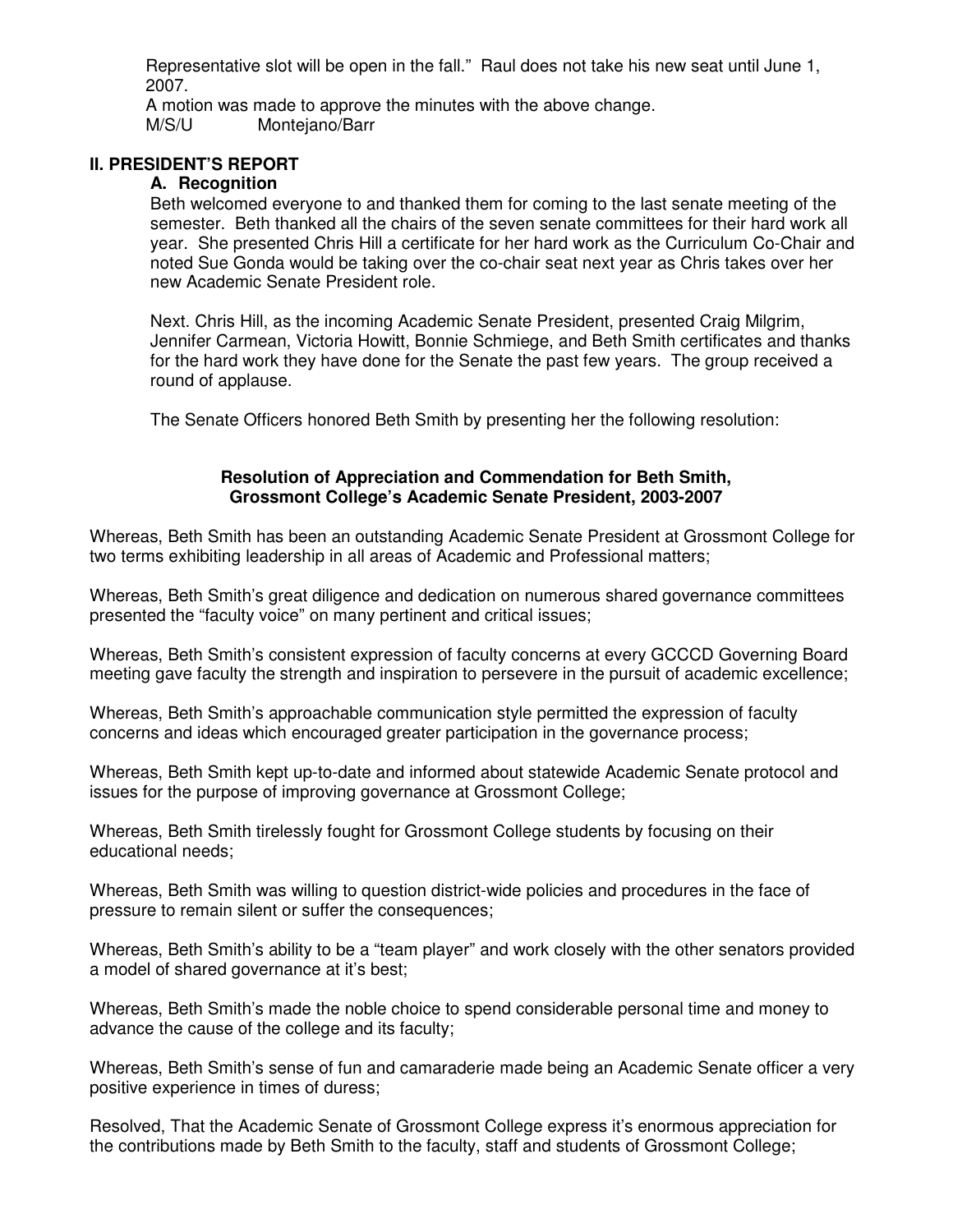Resolved, That the Academic Senate of Grossmont College commends Beth Smith for her leadership ability and the courage and conviction she displayed during difficult times;

 A motion was made to suspend the rules and move the item to Action. M/S/U Rider/Enowitz The motion passed.

A motion was made to approve the resolution.<br>M/S/U Bider/Schmiege Rider/Schmiege The motion passed.

Beth thanked everyone for the support and help over the last few years. She expressed the importance of supporting and assisting the new Senate President and Officers and the importance of attending the Senate meetings and staying involved.

#### **B. Selection of College President**

Beth reported the Search Committee for the Grossmont College President interviews completed last week. The committee submitted five candidates forward. It is tentatively scheduled to have the candidate forums on Wednesday and Thursday of next week late in the day and early evening to accommodate all who wish to attend. The plan is to have a new president in place by July 1. The group discussed the process and possibilities that may occur.

#### **C. Other**

Beth share this week is Nurse's Week.

#### **III. COMMITTEE REPORTS**

None

#### **IV. ACTION ITEMS**

#### **A. Proposal from CCC to Modify the Composition of the Curriculum & Academic Program Review Committees – Attachment #1**

Beth noted this item had been pulled from the agenda until a later date.

#### **B. Proposal from Curriculum Committee – Attachment #2**

The proposal from the Curriculum Committee has come to the Senate at the last two meetings for information and discussion. The group briefly reviewed.

A motion was made to approve the proposal. M/S/P Burger/Schmiege

There was one abstention. The motion passed.

#### **C. District Institutional Planning and Research Committee – Attachment #3**

The group reviewed Attachment #3, information on the Institutional Planning and Research Committee. The information included the Charge, Chair, Composition and Meeting Schedule of the committee.

A motion was made to approve the committee. M/S/ Hill/Barr

The group discussed the following:

- a. No part time faculty representation.
- b. Only one faculty representative from each college.